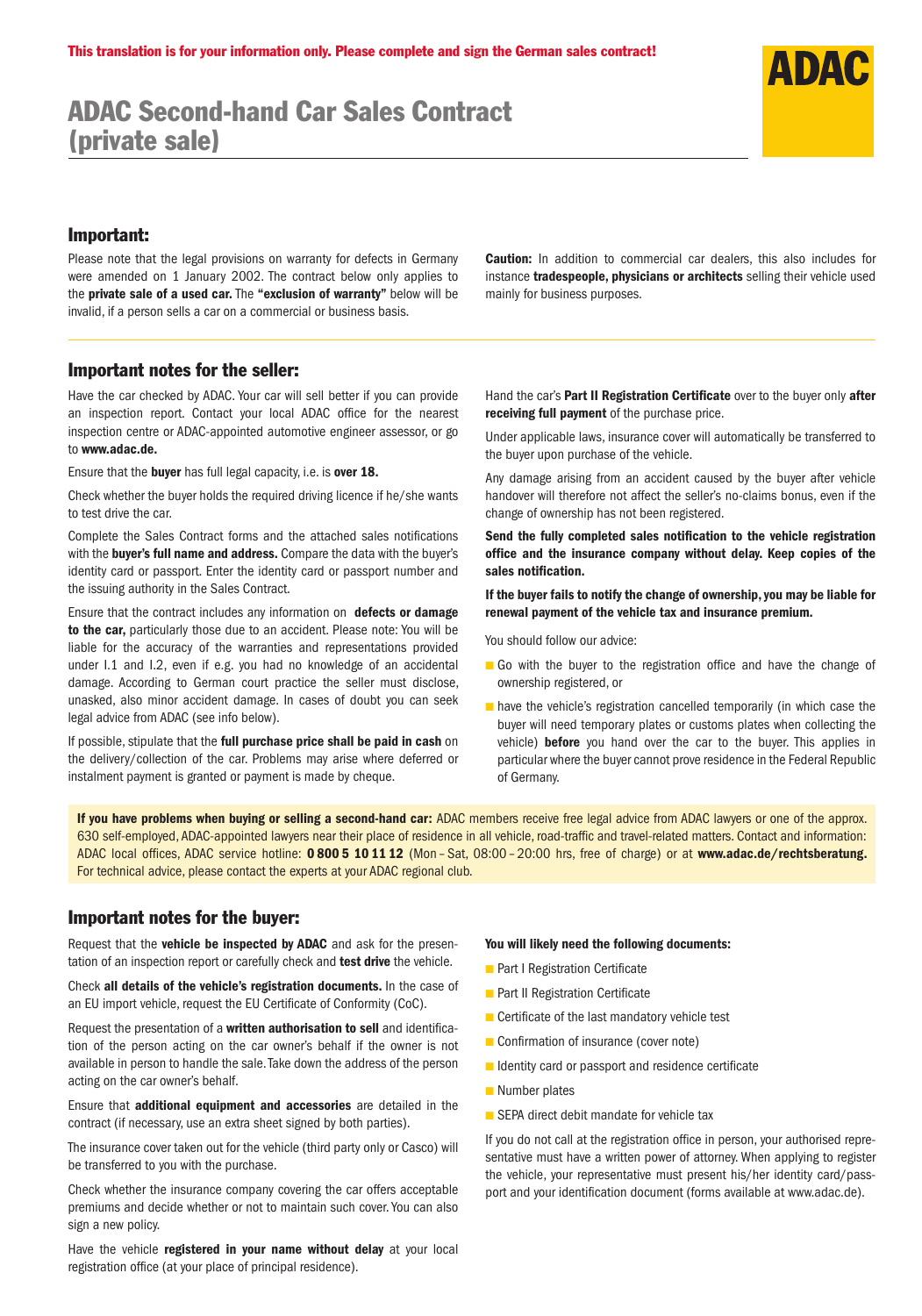# ADAC Second-hand Car Sales Contract (private sale) Please complete and sign the German sales contract!

Please note that both contract forms and sales notifications must be completed identically and signed both by the buyer and the seller – if any section of the contract cannot be answered, indicate "unbekannt" (unknown).

| <b>Seller (private Person):</b>                                        |                                        |                           | <b>Buyer:</b>                                                          |         |                                 |
|------------------------------------------------------------------------|----------------------------------------|---------------------------|------------------------------------------------------------------------|---------|---------------------------------|
| ▼ Last name, first name                                                |                                        |                           | ▼ Last name, first name                                                |         |                                 |
| ▼ Street                                                               |                                        |                           | ▼ Street                                                               |         |                                 |
| ▼ Post code                                                            | $\blacktriangledown$ Place             |                           | ▼ Post code                                                            | ▼ Place |                                 |
| ▼ Date of birth                                                        | ▼ Phone                                |                           | Date of birth                                                          | ▼ Phone |                                 |
| $\blacktriangledown$ Identity card or passport no. + issuing authority |                                        |                           | $\blacktriangledown$ Identity card or passport no. + issuing authority |         |                                 |
| <b>Vehicle:</b>                                                        | $\blacktriangledown$ Make              | $\blacktriangledown$ Type | Registration no.                                                       |         | ▼ Vehicle Identification Number |
|                                                                        | ▼ Part II Registration Certificate no. |                           | ▼ Next mandatory vehicle test                                          |         | ▼ First registration on         |
| <b>Total purchase</b> $\mathbf{v} \in \mathbf{v}$<br>price:            |                                        | ▼ In words                |                                                                        |         |                                 |

Exclusion of warranty: The vehicle is sold without any warranty. Warranty cannot be excluded for damage caused by the seller's or his/her vicarious agent´s gross negligence or deliberate breach of duty and for personal injury. The seller assigns any warranty claims against third parties to the buyer.

## I. Seller's representations:

The seller represents.

no accident damage

 $\Box$  not specified

#### 1. The seller warrants:

1.1. that he/she is the legitimate owner of the vehicle and all additional equipment and accessories. 1.2. that the vehicle is fitted with the following additional equipment or

|              |  |  | z. that the venicle is nitted with the ionowing additional ed |  |
|--------------|--|--|---------------------------------------------------------------|--|
| accessories: |  |  |                                                               |  |

that the vehicle, while owned by the seller, has had

#### 3. The seller represents:

3.1. that before the seller's ownership, the vehicle, to the best of his/her knowledge and belief, has had  $\Box$  no accident damage  $\Box$  no other damage  $\Box$  the following damage only

| 3.2. that the vehicle, to the best of his/her knowledge and belief.<br>is equipped with |
|-----------------------------------------------------------------------------------------|
| $\Box$ the original engine                                                              |
| $\Box$ another engine (new or used replacement engine)                                  |

- 3.3. that the vehicle, to the best of his/her knowledge and belief,  $\Box$  was not used commercially
	- $\perp$  was used commercially (e.g. taxi, rental car, driving school vehicle)
- 3.4. that the vehicle total mileage, to the best of his/her knowledge and belief, amounts to  $\_$
- 3.5. that the vehicle, to the best of his/her knowledge and belief, has had \_\_\_\_\_\_\_\_ (number) registered owners (seller included).
- 3.6. that the vehicle, to the best of his/her knowledge and belief, is an import (from an EU or non EU country)  $\Box$  yes  $\Box$  no **4.** An ADAC inspection report is available  $\Box$  yes  $\Box$  no
- 

## II. Buyer's representations:

no other damage (e.g. hail damage)

1. The buyer undertakes to register the vehicle in his/her own name without delay.

 $\Box$  the following damage or accident(s) (number, type and extent)

2. The buyer acknowledges that the seller will remain the owner of the vehicle until the purchase price is fully paid.

## III. Additional agreements:

| $\Psi$ Place / date                                                   |                                                                         |
|-----------------------------------------------------------------------|-------------------------------------------------------------------------|
| ▼ Seller's signature<br>$\overline{\mathbf{X}}$                       | ▼ Buyer's signature                                                     |
| The buyer confirms receipt of                                         |                                                                         |
| the vehicle registration certificates (parts I and II) and the latest | the ADAC inspection report                                              |
| mandatory vehicle test certificate                                    | if the vehicle is an EU import: the EU Certificate of Conformity (CoC), |
| the vehicle with _______________ kevs                                 | where applicable                                                        |
| ▼ Place / date / time                                                 | ▼ Buyer's signature                                                     |
| The seller confirms receipt of                                        |                                                                         |
| the purchase price                                                    | €                                                                       |
| ▼ Place / date / time                                                 | ▼ Seller's signature                                                    |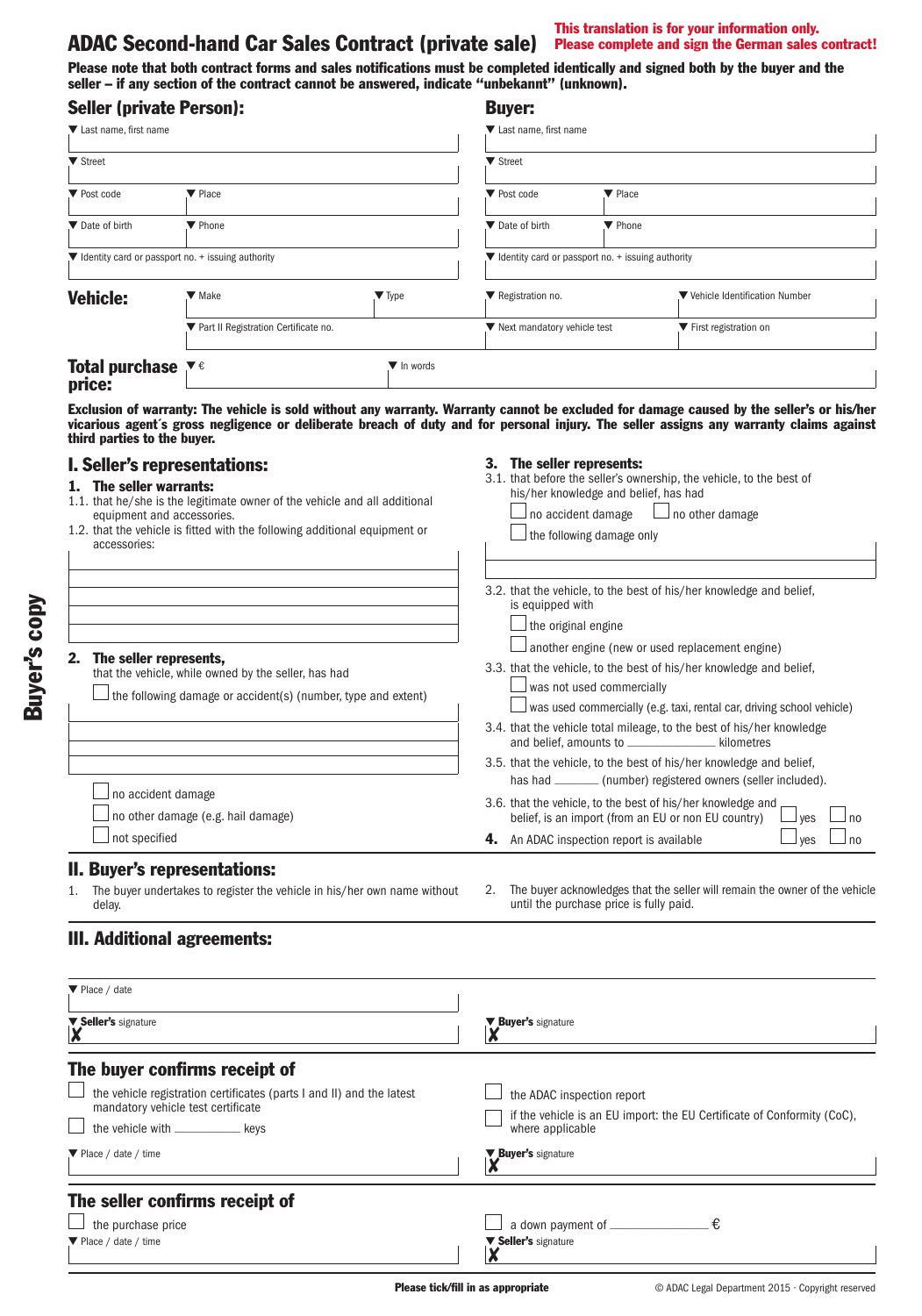# ADAC Second-hand Car Sales Contract (private sale) Please complete and sign the German sales contract!

This translation is for your information only.

Please note that both contract forms and sales notifications must be completed identically and signed both by the buyer and the seller – if any section of the contract cannot be answered, indicate "unbekannt" (unknown).

| <b>Seller (private Person):</b>                                        |                                        |                           | <b>Buyer:</b>                                       |                            |                                 |
|------------------------------------------------------------------------|----------------------------------------|---------------------------|-----------------------------------------------------|----------------------------|---------------------------------|
| ▼ Last name, first name                                                |                                        |                           | Last name, first name                               |                            |                                 |
| ▼ Street                                                               |                                        |                           | ▼ Street                                            |                            |                                 |
| ▼ Post code                                                            | $\blacktriangledown$ Place             |                           | ▼ Post code                                         | $\blacktriangledown$ Place |                                 |
| ▼ Date of birth                                                        | ▼ Phone                                |                           | Date of birth                                       | ▼ Phone                    |                                 |
| $\blacktriangledown$ Identity card or passport no. + issuing authority |                                        |                           | ▼ Identity card or passport no. + issuing authority |                            |                                 |
| <b>Vehicle:</b>                                                        | $\blacktriangledown$ Make              | $\blacktriangledown$ Type | Registration no.                                    |                            | ▼ Vehicle Identification Number |
|                                                                        | ▼ Part II Registration Certificate no. |                           | ▼ Next mandatory vehicle test                       |                            | ▼ First registration on         |
| <b>Total purchase</b> $\mathbf{v} \in \mathbf{v}$<br>price:            |                                        | ▼ In words                |                                                     |                            |                                 |

Exclusion of warranty: The vehicle is sold without any warranty. Warranty cannot be excluded for damage caused by the seller's or his/her vicarious agent´s gross negligence or deliberate breach of duty and for personal injury. The seller assigns any warranty claims against third parties to the buyer.

## I. Seller's representations:

The seller represents.

no accident damage

 $\Box$  not specified

#### 1. The seller warrants:

1.1. that he/she is the legitimate owner of the vehicle and all additional equipment and accessories. 1.2. that the vehicle is fitted with the following additional equipment or

|              |  |  | z. that the venicle is nitted with the ionowing additional ed |  |
|--------------|--|--|---------------------------------------------------------------|--|
| accessories: |  |  |                                                               |  |

that the vehicle, while owned by the seller, has had

#### 3. The seller represents:

3.1. that before the seller's ownership, the vehicle, to the best of his/her knowledge and belief, has had  $\Box$  no accident damage  $\Box$  no other damage  $\Box$  the following damage only

| 3.2. that the vehicle, to the best of his/her knowledge and belief.<br>is equipped with |
|-----------------------------------------------------------------------------------------|
| $\Box$ the original engine                                                              |
| $\Box$ another engine (new or used replacement engine)                                  |

- 3.3. that the vehicle, to the best of his/her knowledge and belief,  $\Box$  was not used commercially
	- $\Box$  was used commercially (e.g. taxi, rental car, driving school vehicle)
- 3.4. that the vehicle total mileage, to the best of his/her knowledge<br>and belief, amounts to \_\_\_\_\_\_\_\_\_\_\_\_\_\_\_\_\_kilometres and belief, amounts to  $\_$
- 3.5. that the vehicle, to the best of his/her knowledge and belief, has had \_\_\_\_\_\_\_\_ (number) registered owners (seller included).
- 3.6. that the vehicle, to the best of his/her knowledge and belief, is an import (from an EU or non EU country)  $\Box$  yes  $\Box$  no **4.** An ADAC inspection report is available  $\Box$  yes  $\Box$  no

II. Buyer's representations:

no other damage (e.g. hail damage)

1. The buyer undertakes to register the vehicle in his/her own name without delay.

 $\Box$  the following damage or accident(s) (number, type and extent)

2. The buyer acknowledges that the seller will remain the owner of the vehicle until the purchase price is fully paid.

## III. Additional agreements:

| $\Psi$ Place / date                                                   |                                                                         |
|-----------------------------------------------------------------------|-------------------------------------------------------------------------|
| ▼ Seller's signature<br>$\overline{\mathbf{X}}$                       | ▼ Buyer's signature                                                     |
| The buyer confirms receipt of                                         |                                                                         |
| the vehicle registration certificates (parts I and II) and the latest | the ADAC inspection report                                              |
| mandatory vehicle test certificate                                    | if the vehicle is an EU import: the EU Certificate of Conformity (CoC), |
| the vehicle with _______________ kevs                                 | where applicable                                                        |
| ▼ Place / date / time                                                 | ▼ Buyer's signature                                                     |
| The seller confirms receipt of                                        |                                                                         |
| the purchase price                                                    | €                                                                       |
| ▼ Place / date / time                                                 | ▼ Seller's signature                                                    |